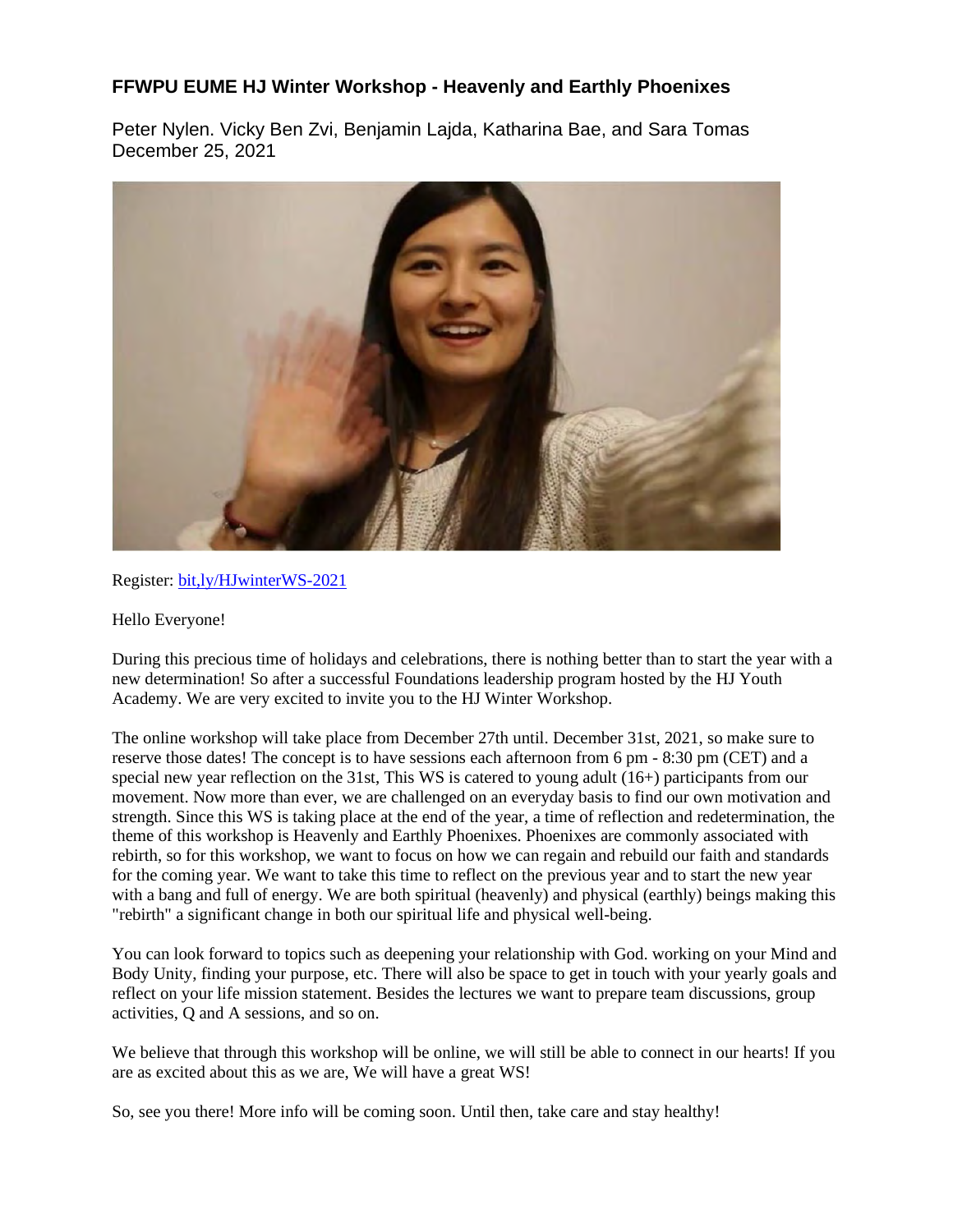The HJ Youth Academy Represented by Peter Nylen. Vicky Ben Zvi, Benjamin Lajda, Katharina Bae, and Sara Tomas

## ) est $\omega$ ORKSHOP "Heavenly and earthly<br>phoenixes" December 27th - 31st, 2021 18:00 - 20:30 CET Online workshop for Ages 16+ HTTP://BIT.LY/HJWINTERWS-2021

vimeo,com/656939034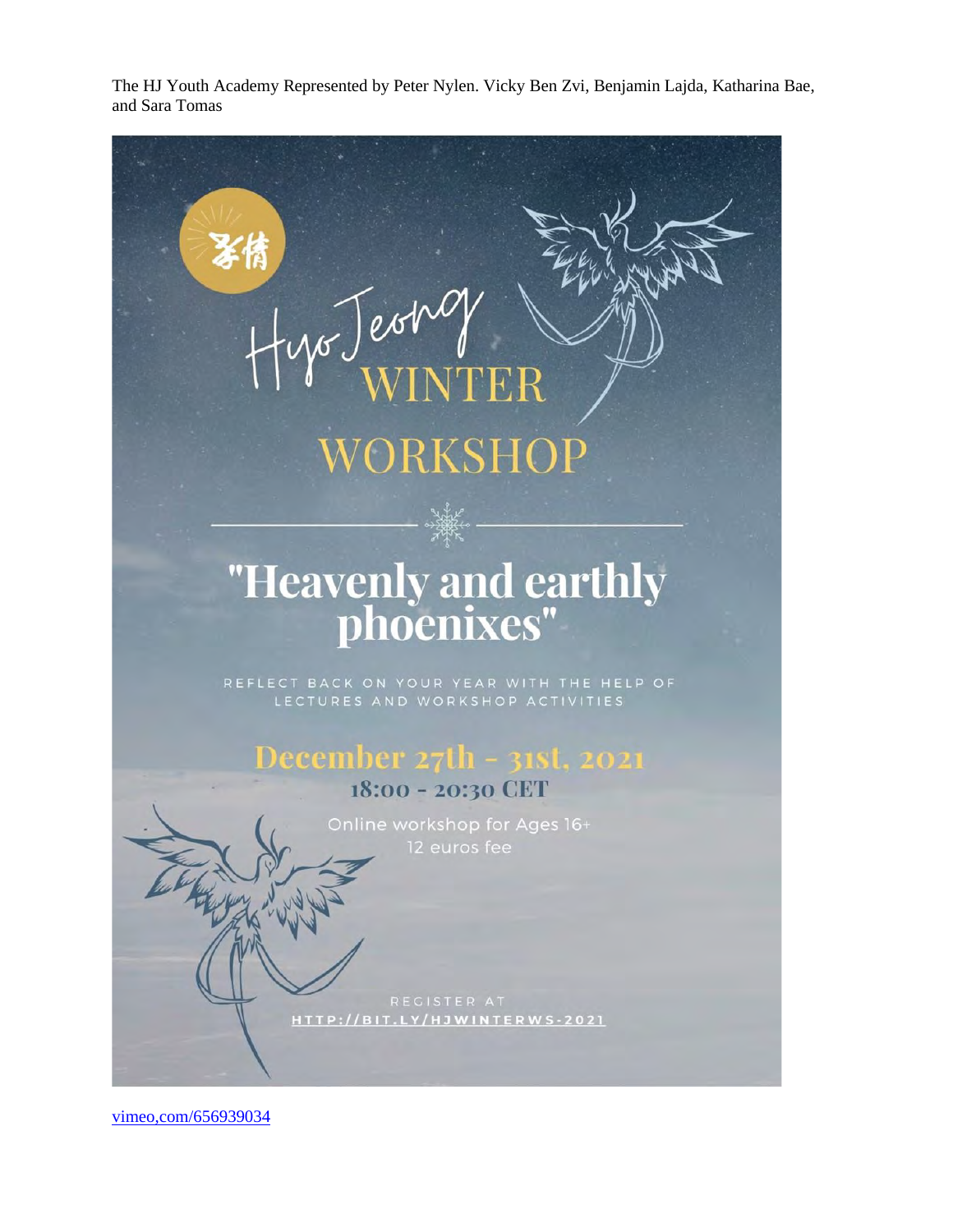

| December 27th until 31st, 2021 from 6-8:30pm CET              |   |
|---------------------------------------------------------------|---|
| Switch account<br>* Required                                  | 企 |
| Email*                                                        |   |
|                                                               |   |
| Your email                                                    |   |
|                                                               |   |
| 囤<br>First and Last Name <sup>x</sup>                         |   |
|                                                               |   |
| Your answer<br>š                                              |   |
| Ŧi.                                                           |   |
| Country <sup>*</sup>                                          |   |
|                                                               |   |
| Your answer                                                   |   |
|                                                               |   |
|                                                               |   |
|                                                               |   |
|                                                               |   |
| Choose your age range *                                       |   |
| 16 - 21 years old                                             |   |
| 22 - 26 years old                                             |   |
| 26 - 30 years old                                             |   |
| 31 - 39 years old                                             |   |
| 40 and older                                                  |   |
|                                                               |   |
|                                                               |   |
| Your life situation: *<br>Feel free to choose more options :) |   |
|                                                               |   |
| 1st generation member<br>Jacob's child                        |   |
|                                                               |   |
| 2nd generation member<br>3rd generation member                |   |
| <b>Blessed or Matched</b>                                     |   |
| Blessed with children                                         |   |
|                                                               |   |
|                                                               |   |
| Your main life focus: *                                       |   |
| Feel free to choose more options.                             |   |
| High-School student                                           |   |
| University student                                            |   |
| Working                                                       |   |
| <b>Mission</b>                                                |   |
| Taking care of my family                                      |   |